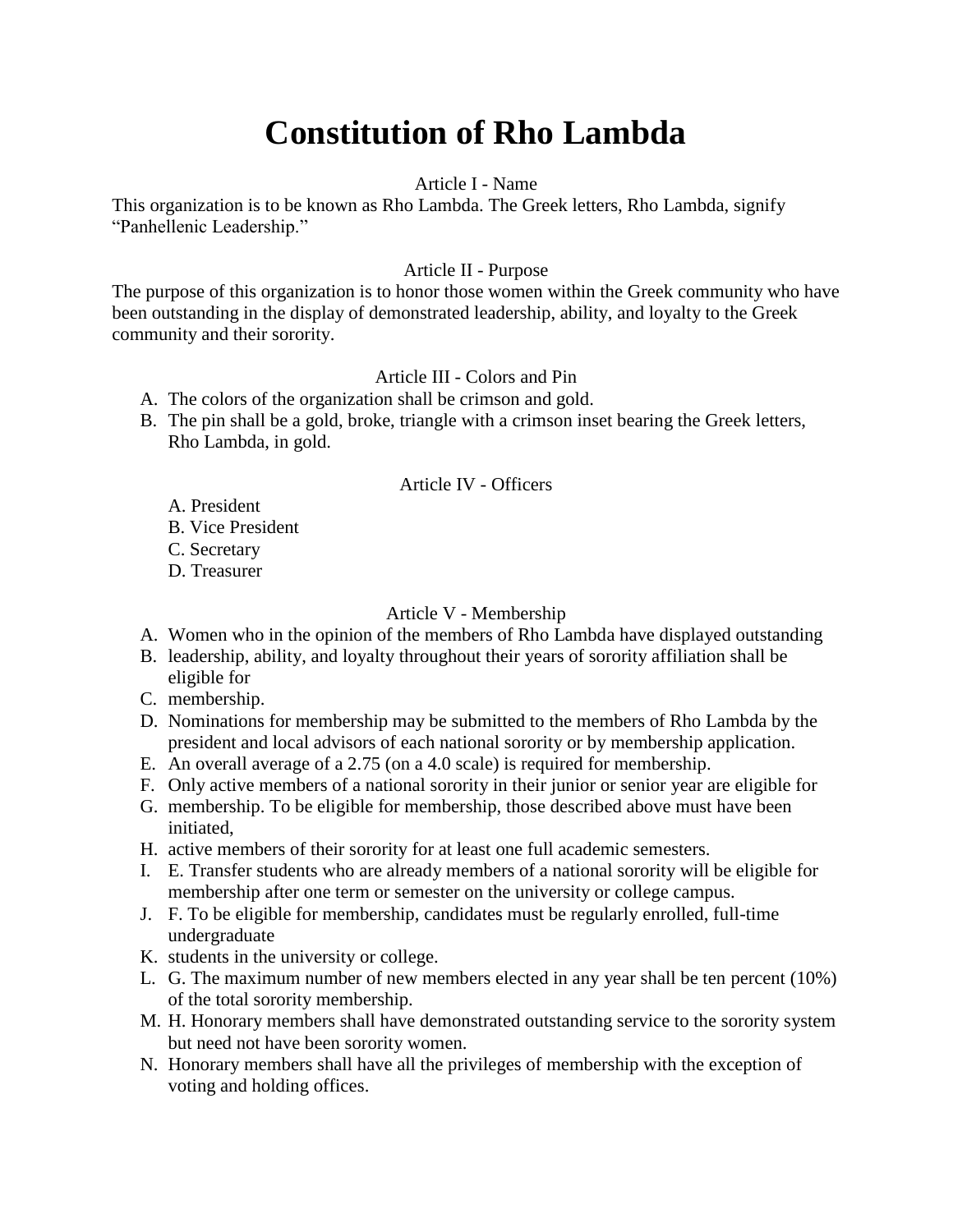## Article VI - Meetings

- A. There will be a minimum of four meetings per year.
- B. Special meetings shall be called at the request of the President.

# Article VII - Finances

All new initiates will pay a fee of \$40 to the Gamma Gamma Chapter. \$15 will be used for a National office fee, while the other \$25 will be used to purchase the Rho Lambda Pin.

### Article IX - Amendments

This constitution can be amended by a two-thirds (2/3) vote of the active chapters of Rho Lambda.

# **By-laws of Rho Lambda Southeast Missouri State University Gamma Gamma Chapter**

## Article I - Meetings

The time and place of meetings shall be decided by the membership at the first college meeting of the year.

### Article II - Procedure

- A. Procedure in meetings not covered in the Constitution or in the By-Laws is governed by Roberts Rules of Order.
- B. One-half (1/2) of the active membership shall constitute a quorum.

### Article III - Finance

- A. The expense of tapping and officers' supplies shall be borne by the Panhellenic Council and the National Pan-Hellenic Council for a new chapter. After members are initiated, the chapter should be self-sustaining.
- B. A one-time initiation fee of \$40.00 (including pin and certificate) shall be levied upon new members; \$15.00 of this shall be paid to the National Office for membership dues.
- C. After the one-time initiation fee, no fee shall be levied upon current members.
- D. No fees shall be levied upon honorary members.

### Article IV - Selection of Members

- A. Selection of members shall take place in the fall and/or spring of each academic year.
- B. Selection of new members requires a quorum to be present.
- C. New members shall be selected by a unanimous vote of the active membership of the Gamma Gamma Chapter of Rho Lambda.
- D. Selection of new members shall be considered by recommendations from members of Rho Lambda that are in good standing.
- E. An overall average of a 2.75 (on a 4.0 scale) is required at the time of consideration for membership.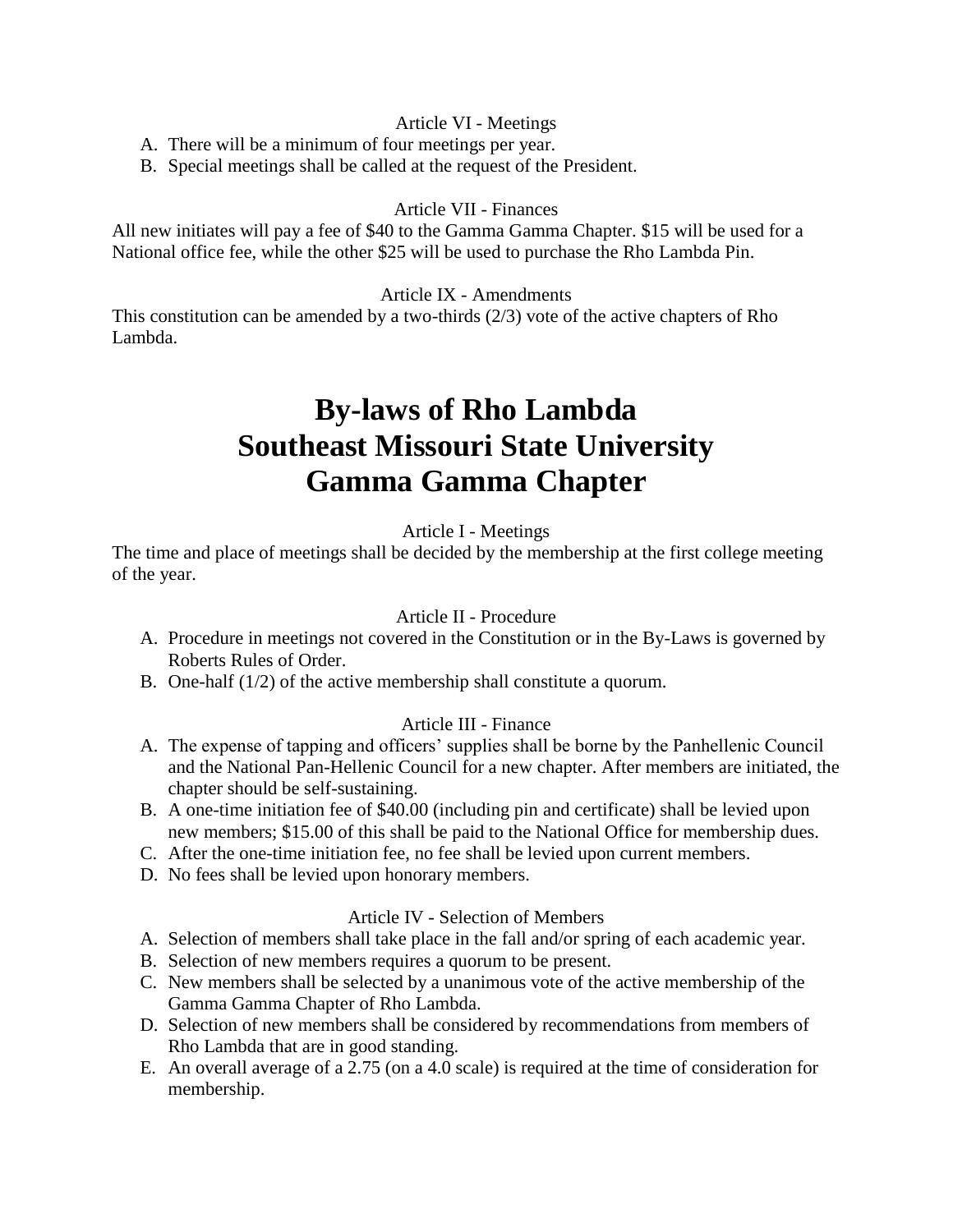# Article V - Election of Officers

- A. The election of officers shall take place after the tapping of new members in the spring of each academic year.
- B. Officers shall be elected on the basis of their expected enrollment for the following entire, academic year.
- C. The election procedure shall be assisted by an advisor.

## Article VI - Amendments

These by-laws can be amended by a two-thirds (2/3) vote of the active members of Gamma Gamma Chapter of Rho Lambda.

### **Anti-Hazing Statement**

- 1. Hazing for the purpose of pledging, initiation, admission into, affiliation with, or as a condition for maintaining membership in a group, organization or team shall be defined as:
	- 1. Any intentional, knowing or reckless act, whether on or off campus, which endangers the mental or physical health or safety of any person, regardless of consent, or which violates public law or University policy.
	- 2. Hazing includes, but is not limited to:
		- 1. Any physical brutality such as whipping, beating, striking, paddling, branding, placing of a harmful substance on the body, or similar activity;
		- 2. Any physical activity such as sleep deprivation, exposure to the elements, confinement, calisthenics, or other activity that subjects a student to risk of harm, or that adversely affects the mental or physical health or safety of a student;
		- 3. Any activity involving consumption of food, liquid, alcoholic beverage, drug, or substance that subjects a student to risk of harm, or that adversely affects the mental or physical health or safety of a student;
		- 4. Any activity that intimidates or threatens a student with ostracism, subjects a student to extreme mental stress, shame or humiliation, or adversely affects the mental health or dignity of a student, or that may reasonably be expected to cause a student to leave the organization or institution rather than submit to acts described above; and,
		- 5. Any activity, in which a person solicits, plans, encourages, directs, aids, or attempts to aid another in hazing or intentionally, knowingly, or recklessly permits hazing to occur and/or knowingly fails to report the incident.
- 2. Hazing is inconsistent with Missouri laws/statues, University policies, the Student Code of Conduct, and fraternal/organizational laws. Rho Lambda and its members agree to abide by the anti-hazing policy required of all student organizations at Southeast Missouri State University.